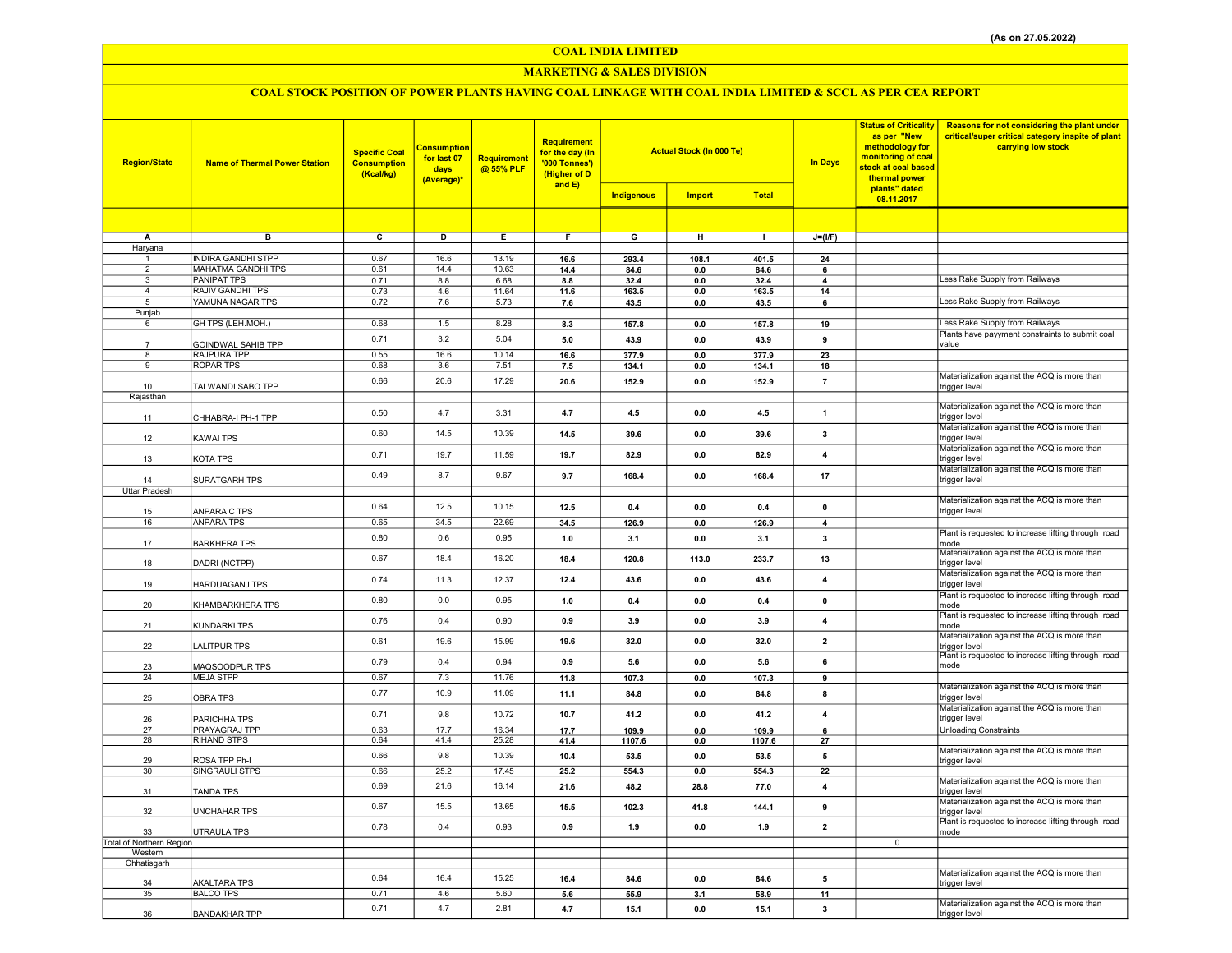#### MARKETING & SALES DIVISION

| <b>Region/State</b>     | <b>Name of Thermal Power Station</b>       | <b>Specific Coal</b><br><b>Consumption</b><br>(Kcal/kg) | <b>Consumption</b><br>for last 07<br>days<br>(Average)* | Requirement<br>@ 55% PLF | <b>Requirement</b><br>for the day (In<br>'000 Tonnes')<br>(Higher of D<br>and E) | <b>Actual Stock (In 000 Te)</b><br><b>Total</b><br><b>Indigenous</b><br><b>Import</b> |            | <b>Status of Criticality</b><br>as per "New<br>methodology for<br>monitoring of coal<br><b>In Days</b><br>stock at coal based<br>thermal power<br>plants" dated<br>08.11.2017 |                                | Reasons for not considering the plant under<br>critical/super critical category inspite of plant<br>carrying low stock |                                                               |
|-------------------------|--------------------------------------------|---------------------------------------------------------|---------------------------------------------------------|--------------------------|----------------------------------------------------------------------------------|---------------------------------------------------------------------------------------|------------|-------------------------------------------------------------------------------------------------------------------------------------------------------------------------------|--------------------------------|------------------------------------------------------------------------------------------------------------------------|---------------------------------------------------------------|
|                         |                                            |                                                         |                                                         |                          |                                                                                  |                                                                                       |            |                                                                                                                                                                               |                                |                                                                                                                        |                                                               |
|                         |                                            |                                                         |                                                         |                          |                                                                                  |                                                                                       |            |                                                                                                                                                                               |                                |                                                                                                                        |                                                               |
| Α<br>37                 | в<br><b>BARADARHA TPS</b>                  | C<br>0.77                                               | D<br>18.4                                               | Е.<br>12.25              | F.                                                                               | G                                                                                     | н          | п.                                                                                                                                                                            | $J=(UF)$                       |                                                                                                                        |                                                               |
| 38                      | <b>BHILAI TPS</b>                          | 0.76                                                    | 7.5                                                     | 5.01                     | 18.4<br>7.5                                                                      | 122.0<br>102.7                                                                        | 0.0<br>2.0 | 122.0<br>104.8                                                                                                                                                                | $\overline{\phantom{a}}$<br>14 |                                                                                                                        |                                                               |
|                         |                                            |                                                         |                                                         |                          |                                                                                  |                                                                                       |            |                                                                                                                                                                               |                                |                                                                                                                        | Materialization against the ACQ is more than                  |
| 39                      | <b>BINJKOTE TPP</b>                        | 0.75                                                    | 0.0                                                     | 5.95                     | 6.0                                                                              | 25.1                                                                                  | 0.0        | 25.1                                                                                                                                                                          | 4                              |                                                                                                                        | trigger level                                                 |
| 40                      | <b>DSPM TPS</b>                            | 0.69                                                    | 6.8                                                     | 4.56                     | 6.8                                                                              | 37.5                                                                                  | 0.0        | 37.5                                                                                                                                                                          | 6                              |                                                                                                                        |                                                               |
| 41<br>42                | <b>KORBA STPS</b><br>KORBA-WEST TPS        | 0.67<br>0.78                                            | 38.0<br>13.9                                            | 22.94<br>13.79           | 38.0<br>13.9                                                                     | 428.0<br>242.3                                                                        | 0.0        | 428.0<br>242.3                                                                                                                                                                | 11                             |                                                                                                                        |                                                               |
| 43                      | <b>LARA TPP</b>                            | 0.66                                                    | 25.7                                                    | 13.92                    | 25.7                                                                             | 215.3                                                                                 | 0.0<br>0.0 | 215.3                                                                                                                                                                         | 17<br>8                        |                                                                                                                        |                                                               |
|                         |                                            | 0.79                                                    | 4.3                                                     | 6.28                     | 6.3                                                                              |                                                                                       |            |                                                                                                                                                                               | 3                              |                                                                                                                        | Materialization against the ACQ is more than                  |
| 44                      | NAWAPARA TPP                               |                                                         |                                                         |                          |                                                                                  | 21.4                                                                                  | 0.0        | 21.4                                                                                                                                                                          |                                |                                                                                                                        | trigger level                                                 |
| 45                      | PATHADI TPP                                | 0.65                                                    | 6.4                                                     | 5.18                     | 6.4                                                                              | 49.4                                                                                  | 0.0        | 49.4                                                                                                                                                                          | 8                              |                                                                                                                        | Supply restricted considering high stock at their<br>end      |
| 46                      | SIPAT STPS                                 | 0.68                                                    | 33.8                                                    | 26.62                    | 33.8                                                                             | 384.2                                                                                 | 8.2        | 392.4                                                                                                                                                                         | 12                             |                                                                                                                        |                                                               |
|                         |                                            | 0.84                                                    | 27.5                                                    | 26.52                    |                                                                                  |                                                                                       | 0.0        |                                                                                                                                                                               |                                |                                                                                                                        | Materialization against the ACQ is more than                  |
| 47                      | TAMNAR TPP                                 |                                                         |                                                         |                          | 27.5                                                                             | 113.4                                                                                 |            | 113.4                                                                                                                                                                         | 4                              |                                                                                                                        | trigger level                                                 |
| 48                      | UCHPINDA TPP                               | 0.75                                                    | 14.7                                                    | 14.22                    | 14.7                                                                             | 49.3                                                                                  | 0.0        | 49.3                                                                                                                                                                          | 3                              |                                                                                                                        | Materialization against the ACQ is more than                  |
| Gujarat                 |                                            |                                                         |                                                         |                          |                                                                                  |                                                                                       |            |                                                                                                                                                                               |                                |                                                                                                                        | trigger level                                                 |
|                         |                                            | 0.69                                                    | 8.5                                                     |                          |                                                                                  |                                                                                       |            |                                                                                                                                                                               |                                |                                                                                                                        | Materialization against the ACQ is more than                  |
| 49                      | <b>GANDHI NAGAR TPS</b>                    |                                                         |                                                         | 5.71                     | 8.5                                                                              | 12.6                                                                                  | 0.0        | 12.6                                                                                                                                                                          | $\mathbf{1}$                   |                                                                                                                        | trigger level                                                 |
| 50                      | <b>SABARMATI (D-F STATIONS)</b>            | 0.57                                                    | 4.2                                                     | 2.74                     | 4.2                                                                              | 14.1                                                                                  | 64.9       | 79.0                                                                                                                                                                          | #REF!                          |                                                                                                                        | Materialization against the ACQ is more than                  |
| 51                      | UKAI TPS                                   | 0.67                                                    | 10.2                                                    | 9.85                     | 10.2                                                                             | 31.9                                                                                  | 0.0        | 31.9                                                                                                                                                                          | 3                              |                                                                                                                        | rigger level                                                  |
|                         |                                            |                                                         |                                                         |                          |                                                                                  |                                                                                       |            |                                                                                                                                                                               |                                |                                                                                                                        | Materialization against the ACQ is more than                  |
| 52                      | <b>WANAKBORI TPS</b>                       | 0.67                                                    | 24.1                                                    | 20.22                    | 24.1                                                                             | 153.5                                                                                 | 0.0        | 153.5                                                                                                                                                                         | 6                              |                                                                                                                        | trigger level                                                 |
| Madhya Pradesh          |                                            |                                                         |                                                         |                          |                                                                                  |                                                                                       |            |                                                                                                                                                                               |                                |                                                                                                                        |                                                               |
| 53                      | AMARKANTAK EXT TPS<br><b>ANUPPUR TPP</b>   | 0.65                                                    | 3.0                                                     | 1.80                     | 3.0                                                                              | 41.4                                                                                  | 0.0        | 41.4                                                                                                                                                                          | 14                             |                                                                                                                        |                                                               |
| 54                      |                                            | 0.65                                                    | 13.2                                                    | 10.31                    | 13.2                                                                             | 62.7                                                                                  | 0.0        | 62.7                                                                                                                                                                          | 5                              |                                                                                                                        | Materialization against the ACQ is more than                  |
| 55                      | <b>BINA TPS</b>                            | 0.74                                                    | 3.8                                                     | 4.88                     | 4.9                                                                              | 35.0                                                                                  | 0.0        | 35.0                                                                                                                                                                          | 7                              |                                                                                                                        | trigger level                                                 |
|                         |                                            | 0.66                                                    | 17.7                                                    | 13.93                    | 17.7                                                                             | 42.0                                                                                  | 78.8       | 120.8                                                                                                                                                                         | $\overline{7}$                 |                                                                                                                        | Materialization against the ACQ is more than                  |
| 56                      | <b>GADARWARA TPP</b>                       |                                                         |                                                         |                          |                                                                                  |                                                                                       |            |                                                                                                                                                                               |                                |                                                                                                                        | trigger level<br>Materialization against the ACQ is more than |
| 57                      | KHARGONE STPP                              | 0.60                                                    | 15.1                                                    | 10.45                    | 15.1                                                                             | 61.2                                                                                  | 66.7       | 128.0                                                                                                                                                                         | 8                              |                                                                                                                        | trigger level                                                 |
| 58                      | SANJAY GANDHI TPS                          | 0.82                                                    | 14.2                                                    | 14.57                    | 14.6                                                                             | 39.9                                                                                  | 0.0        | 39.9                                                                                                                                                                          | 3                              |                                                                                                                        | Non payment of dues                                           |
| 59                      | <b>SATPURA TPS</b>                         | 0.67                                                    | 5.1                                                     | 11.79                    | 11.8                                                                             | 112.2                                                                                 | 0.0        | 112.2                                                                                                                                                                         | 10                             |                                                                                                                        | Non Payment of Dues                                           |
|                         |                                            | 0.64                                                    | 7.8                                                     | 5.06                     | 7.8                                                                              | 50.6                                                                                  | 0.0        | 50.6                                                                                                                                                                          | 6                              |                                                                                                                        | Materialization against the ACQ is more than                  |
| 60<br>61                | <b>SEIONI TPP</b><br>SHREE SINGAJI TPP     | 0.71                                                    | 28.3                                                    | 23.50                    | 28.3                                                                             | 181.2                                                                                 | 0.0        | 181.2                                                                                                                                                                         | 6                              |                                                                                                                        | trigger level<br>Non Payment of Dues                          |
| 62                      | VINDHYACHAL STPS                           | 0.69                                                    | 66.1                                                    | 43.60                    | 66.1                                                                             | 1530.9                                                                                | 0.0        | 1530.9                                                                                                                                                                        | 23                             |                                                                                                                        |                                                               |
| Maharashtra             |                                            |                                                         |                                                         |                          |                                                                                  |                                                                                       |            |                                                                                                                                                                               |                                |                                                                                                                        |                                                               |
|                         |                                            | 0.62                                                    | 11.1                                                    | 11.07                    | 11.1                                                                             | 53.2                                                                                  | 0.0        | 53.2                                                                                                                                                                          | 5                              |                                                                                                                        | Materialization against the ACQ is more than                  |
| 63                      | AMRAVATI TPS                               |                                                         |                                                         |                          |                                                                                  |                                                                                       |            |                                                                                                                                                                               |                                |                                                                                                                        | trigger level<br>Non payment of dues                          |
| 64<br>65                | <b>BHUSAWAL TPS</b><br><b>BUTIBORI TPP</b> | 0.72<br>0.67                                            | 17.4<br>0.0                                             | 11.44<br>5.31            | 17.4<br>5.3                                                                      | 23.6<br>59.7                                                                          | 0.0<br>0.0 | 23.6<br>59.7                                                                                                                                                                  | 1<br>11                        |                                                                                                                        |                                                               |
| 66                      | CHANDRAPUR(MAHARASHTRA) STPS               | 0.78                                                    | 37.7                                                    | 30.17                    | 37.7                                                                             | 271.4                                                                                 | 0.0        | 271.4                                                                                                                                                                         | $\overline{7}$                 |                                                                                                                        | Non payment of dues                                           |
|                         |                                            | 0.62                                                    | 6.2                                                     | 4.09                     | 6.2                                                                              | 6.2                                                                                   | 0.0        | 6.2                                                                                                                                                                           |                                |                                                                                                                        | Materialization against the ACQ is more than                  |
| 67                      | DAHANU TPS                                 |                                                         |                                                         |                          |                                                                                  |                                                                                       |            |                                                                                                                                                                               | 1                              |                                                                                                                        | trigger level                                                 |
| 68                      | DHARIWAL TPP                               | 0.67                                                    | 7.1                                                     | 5.34                     | 7.1                                                                              | 50.7                                                                                  | 0.0        | 50.7                                                                                                                                                                          | $\overline{7}$                 |                                                                                                                        | Materialization against the ACQ is more than<br>trigger level |
|                         |                                            |                                                         |                                                         |                          |                                                                                  |                                                                                       |            |                                                                                                                                                                               |                                |                                                                                                                        | Materialization against the ACQ is more than                  |
| 69                      | <b>GMR WARORA TPS</b>                      | 0.67                                                    | 8.1                                                     | 5.29                     | 8.1                                                                              | 95.5                                                                                  | 0.0        | 95.5                                                                                                                                                                          | 12                             |                                                                                                                        | rigger level                                                  |
|                         |                                            | 0.89                                                    | 20.3                                                    | 15.72                    | 20.3                                                                             | 95.5                                                                                  | 0.0        | 95.5                                                                                                                                                                          | 5                              |                                                                                                                        | Materialization against the ACQ is more than                  |
| 70<br>71                | KHAPARKHEDA TPS                            |                                                         | 29.7                                                    |                          |                                                                                  |                                                                                       |            |                                                                                                                                                                               |                                |                                                                                                                        | trigger level<br>Non payment of dues                          |
|                         | KORADI TPS                                 | 0.76                                                    |                                                         | 22.08                    | 29.7                                                                             | 106.9                                                                                 | 0.0        | 106.9                                                                                                                                                                         |                                |                                                                                                                        | Materialization against the ACQ is more than                  |
| 72                      | <b>MAUDA TPS</b>                           | 0.70                                                    | 24.7                                                    | 21.29                    | 24.7                                                                             | 133.9                                                                                 | 30.0       | 163.9                                                                                                                                                                         | $\overline{7}$                 |                                                                                                                        | trigger level                                                 |
| 73                      | <b>NASIK TPS</b>                           | 0.81                                                    | 6.9                                                     | 6.72                     | 6.9                                                                              | 32.3                                                                                  | 7.3        | 39.6                                                                                                                                                                          | 6                              |                                                                                                                        | Non payment of dues                                           |
| 74                      | PARAS TPS                                  | 0.74                                                    | 6.9                                                     | 4.90                     | 6.9                                                                              | 83.6                                                                                  | 0.0        | 83.6                                                                                                                                                                          | 12                             |                                                                                                                        | Non payment of dues                                           |
| 75                      | <b>PARLITPS</b>                            | 0.67                                                    | 7.1                                                     | 6.65                     | 7.1                                                                              | 115.7                                                                                 | 0.0        | 115.7                                                                                                                                                                         | 16                             |                                                                                                                        | Non payment of dues                                           |
| 76                      | SOLAPUR STPS                               | 0.56                                                    | 4.6                                                     | 9.73                     | 9.7                                                                              | 94.5                                                                                  | 19.4       | 113.9                                                                                                                                                                         | 12                             |                                                                                                                        | Materialization against the ACQ is more than<br>trigger level |
|                         |                                            |                                                         |                                                         |                          |                                                                                  |                                                                                       |            |                                                                                                                                                                               |                                |                                                                                                                        | Materialization against the ACQ is more than                  |
| 77                      | <b>TIRORA TPS</b>                          | 0.66                                                    | 41.6                                                    | 28.73                    | 41.6                                                                             | 188.0                                                                                 | 0.0        | 188.0                                                                                                                                                                         | 5                              |                                                                                                                        | trigger level                                                 |
| 78                      | WARDHA WARORA TPP                          | 0.66                                                    | 5.7                                                     | 4.71                     | 5.7                                                                              | 144.6                                                                                 | 0.0        | 144.6                                                                                                                                                                         | 26                             |                                                                                                                        |                                                               |
| Total of Western Region |                                            |                                                         |                                                         |                          |                                                                                  |                                                                                       |            |                                                                                                                                                                               |                                | $\overline{0}$                                                                                                         |                                                               |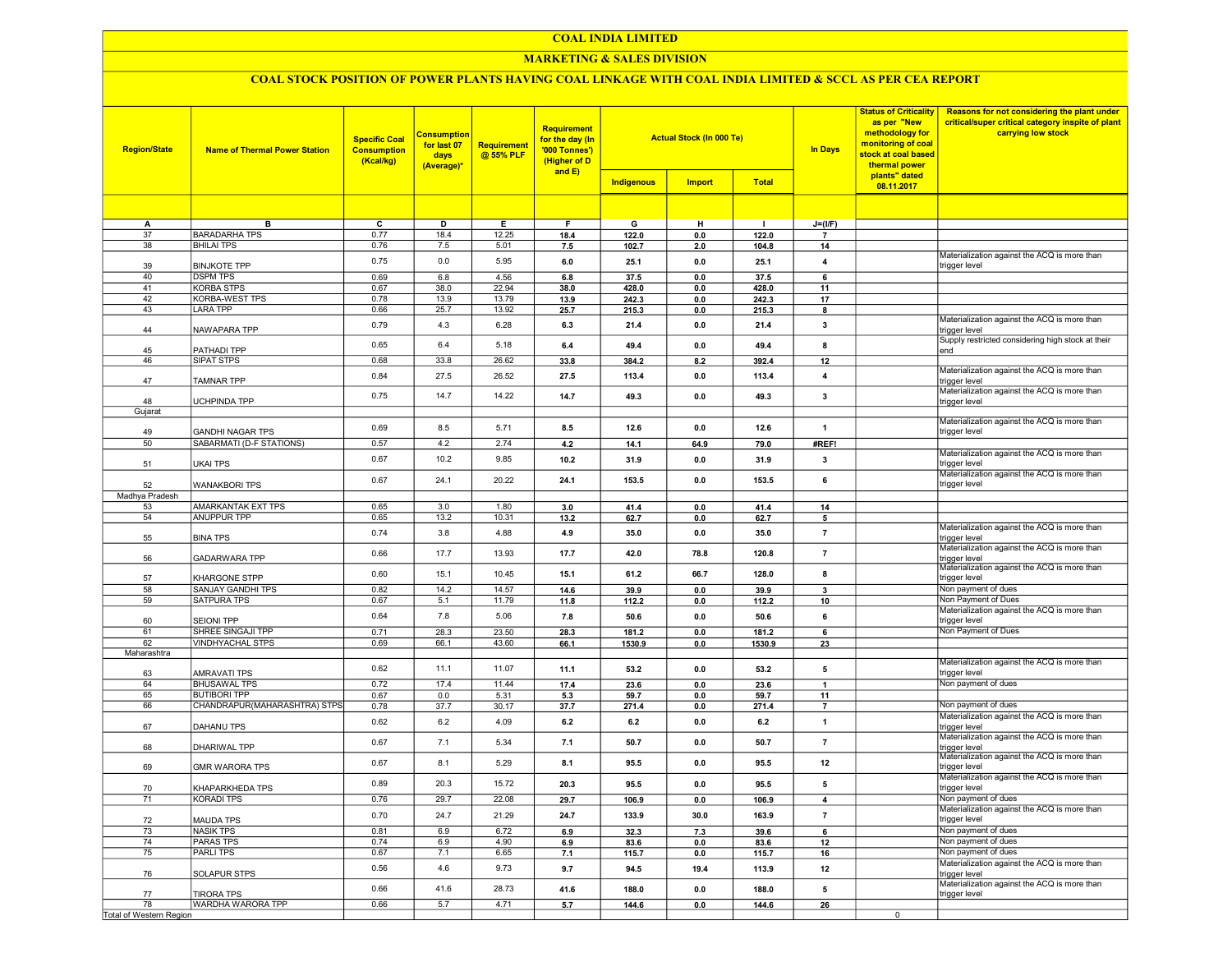#### MARKETING & SALES DIVISION

| <b>Region/State</b>             | <b>Name of Thermal Power Station</b>             | <b>Specific Coal</b><br><b>Consumption</b><br>(Kcal/kg) | <b>Consumption</b><br>for last 07<br>days<br>(Average)* | Requirement<br>@ 55% PLF | <b>Requirement</b><br>for the day (In<br>'000 Tonnes')<br>(Higher of D<br>and $E$ ) | <b>Actual Stock (In 000 Te)</b><br><b>Total</b><br>Indigenous<br><b>Import</b> |             |               | <b>In Days</b> | <b>Status of Criticality</b><br>as per "New<br>methodology for<br>monitoring of coal<br>stock at coal based<br>thermal power<br>plants" dated | Reasons for not considering the plant under<br>critical/super critical category inspite of plant<br>carrying low stock |
|---------------------------------|--------------------------------------------------|---------------------------------------------------------|---------------------------------------------------------|--------------------------|-------------------------------------------------------------------------------------|--------------------------------------------------------------------------------|-------------|---------------|----------------|-----------------------------------------------------------------------------------------------------------------------------------------------|------------------------------------------------------------------------------------------------------------------------|
|                                 |                                                  |                                                         |                                                         |                          |                                                                                     |                                                                                |             |               |                | 08.11.2017                                                                                                                                    |                                                                                                                        |
|                                 |                                                  |                                                         |                                                         |                          |                                                                                     |                                                                                |             |               |                |                                                                                                                                               |                                                                                                                        |
| A                               | в                                                | $\overline{c}$                                          | $\overline{D}$                                          | Ε                        | F                                                                                   | G                                                                              | н           | $\mathbf{I}$  | $J=(I/F)$      |                                                                                                                                               |                                                                                                                        |
| Southern                        |                                                  |                                                         |                                                         |                          |                                                                                     |                                                                                |             |               |                |                                                                                                                                               |                                                                                                                        |
| Andhra Pradesh                  |                                                  |                                                         |                                                         |                          |                                                                                     |                                                                                |             |               |                |                                                                                                                                               |                                                                                                                        |
|                                 | DAMODARAM SANJEEVAIAH TPS                        | 0.66                                                    | 8.8                                                     | 13.85                    | 13.8                                                                                | 104.0                                                                          | 0.0         | 104.0         | 8              |                                                                                                                                               | Materialization against the ACQ is more than<br>trigger level                                                          |
| 79                              |                                                  |                                                         |                                                         |                          |                                                                                     |                                                                                |             |               |                |                                                                                                                                               | Materialization against the ACQ is more than                                                                           |
| 80                              | Dr. N.TATA RAO TPS                               | 0.77                                                    | 27.5                                                    | 17.90                    | 27.5                                                                                | 135.8                                                                          | 0.0         | 135.8         | 5              |                                                                                                                                               | trigger level                                                                                                          |
|                                 |                                                  | 0.59                                                    | 14.2                                                    | 10.21                    | 14.2                                                                                | 17.8                                                                           | 134.7       | 152.5         | 11             |                                                                                                                                               | Materialization against the ACQ is more than<br>trigger level                                                          |
| 81                              | PAINAMPURAM TPP                                  |                                                         |                                                         |                          |                                                                                     |                                                                                |             |               |                |                                                                                                                                               | Materialization against the ACQ is more than                                                                           |
| 82                              | RAYALASEEMA TPS                                  | 0.76                                                    | 19.6                                                    | 16.60                    | 19.6                                                                                | 33.4                                                                           | 0.0         | 33.4          | $\overline{2}$ |                                                                                                                                               | trigger level                                                                                                          |
|                                 |                                                  | 0.78                                                    | 20.2                                                    | 20.54                    | 20.5                                                                                | 325.6                                                                          | 76.1        | 401.7         | 20             |                                                                                                                                               | Materialization against the ACQ is more than                                                                           |
| 83                              | SIMHADRI                                         |                                                         |                                                         |                          |                                                                                     |                                                                                |             |               |                |                                                                                                                                               | trigger level                                                                                                          |
| 84                              | <b>SGPL TPP</b>                                  | 0.53                                                    | 13.5                                                    | 9.26                     | 13.5                                                                                | 0.9                                                                            | 218.0       | 218.8         | 16             |                                                                                                                                               | Materialization against the ACQ is more than<br>trigger level                                                          |
| 85                              | VIZAG TPP                                        | 0.67                                                    | 12.1                                                    | 9.20                     | 12.1                                                                                | 36.0                                                                           | 0.0         | 36.0          | 3              |                                                                                                                                               | Less Supply of rakes from Railways                                                                                     |
| Karnataka                       |                                                  |                                                         |                                                         |                          |                                                                                     |                                                                                |             |               |                |                                                                                                                                               |                                                                                                                        |
| 86                              | <b>BELLARY TPS</b>                               | 0.63                                                    | 12.7                                                    | 14.23                    | 14.2                                                                                | 150.8                                                                          | 0.0         | 150.8         | 11             |                                                                                                                                               | Materialization against the ACQ is more than                                                                           |
|                                 |                                                  |                                                         |                                                         |                          |                                                                                     |                                                                                |             |               |                |                                                                                                                                               | trigger level<br>Materialization against the ACQ is more than                                                          |
| 87                              | KUDGI STPP                                       | 0.63                                                    | 11.9                                                    | 19.90                    | 19.9                                                                                | 131.6                                                                          | 14.6        | 146.3         | $\overline{7}$ |                                                                                                                                               | trigger level                                                                                                          |
|                                 |                                                  | 0.66                                                    | 13.0                                                    | 14.98                    | 15.0                                                                                | 92.3                                                                           | 0.0         | 92.3          | 6              |                                                                                                                                               | Materialization against the ACQ is more than                                                                           |
| 88                              | RAICHUR TPS                                      |                                                         |                                                         |                          |                                                                                     |                                                                                |             |               |                |                                                                                                                                               | trigger level                                                                                                          |
| 89                              | YERMARUS TPP                                     | 0.62                                                    | 12.3                                                    | 13.09                    | 13.1                                                                                | 145.6                                                                          | 0.0         | 145.6         | 11             |                                                                                                                                               | Materialization against the ACQ is more than<br>trigger level                                                          |
| Tamil Nadu                      |                                                  |                                                         |                                                         |                          |                                                                                     |                                                                                |             |               |                |                                                                                                                                               |                                                                                                                        |
|                                 |                                                  | 0.81                                                    | 13.0                                                    | 8.98                     | 13.0                                                                                | 126.9                                                                          | 0.0         | 126.9         | 10             |                                                                                                                                               | Materialization against the ACQ is more than                                                                           |
| 90                              | METTUR TPS                                       |                                                         |                                                         |                          |                                                                                     |                                                                                |             |               |                |                                                                                                                                               | trigger level                                                                                                          |
| 91                              | METTUR TPS - II                                  | 0.78                                                    | 6.9                                                     | 6.16                     | 6.9                                                                                 | 58.3                                                                           | 0.0         | 58.3          | 8              |                                                                                                                                               | Materialization against the ACQ is more than<br>trigger level                                                          |
|                                 |                                                  |                                                         |                                                         |                          |                                                                                     |                                                                                |             |               |                |                                                                                                                                               | Materialization against the ACQ is more than                                                                           |
| 92                              | NORTH CHENNAI TPS                                | 0.82                                                    | 24.5                                                    | 19.78                    | 24.5                                                                                | 44.6                                                                           | 46.9        | 91.5          | 4              |                                                                                                                                               | trigger level                                                                                                          |
|                                 |                                                  | 0.96                                                    | 12.2                                                    | 13.31                    | 13.3                                                                                | 129.0                                                                          | 0.0         | 129.0         | 10             |                                                                                                                                               | Materialization against the ACQ is more than                                                                           |
| 93                              | <b>TUTICORIN TPS</b>                             |                                                         |                                                         |                          |                                                                                     |                                                                                |             |               |                |                                                                                                                                               | trigger level<br>Materialization against the ACQ is more than                                                          |
| 94                              | VALLUR TPP                                       | 0.72                                                    | 19.2                                                    | 14.26                    | 19.2                                                                                | 123.5                                                                          | 66.2        | 189.7         | 10             |                                                                                                                                               | trigger level                                                                                                          |
| Telangana                       |                                                  |                                                         |                                                         |                          |                                                                                     |                                                                                |             |               |                |                                                                                                                                               |                                                                                                                        |
| 95                              | BHADRADRI TPP                                    | 0.69                                                    | 8.6                                                     | 9.83                     | 9.8                                                                                 | 116.7                                                                          | 0.0         | 116.7         | 12             |                                                                                                                                               |                                                                                                                        |
| 96                              | KAKATIYA TPS                                     | 0.57                                                    | 11.6                                                    | 8.33                     | 11.6                                                                                | 157.0                                                                          | 0.0         | 157.0         | 14             |                                                                                                                                               |                                                                                                                        |
| 97                              | KOTHAGUDEM TPS (NEW)<br>KOTHAGUDEM TPS (STAGE-7) | 0.64<br>0.50                                            | 14.6<br>7.5                                             | 8.46<br>5.23             | 14.6                                                                                | 73.1                                                                           | 0.0         | 73.1          | 5              |                                                                                                                                               |                                                                                                                        |
| 98<br>99                        | <b>RAMAGUNDEM STPS</b>                           | 0.62                                                    | 30.1                                                    | 21.33                    | 7.5                                                                                 | 62.2                                                                           | 0.0<br>28.0 | 62.2<br>170.9 | 8              |                                                                                                                                               |                                                                                                                        |
| 100                             | RAMAGUNDEM-B TPS                                 | 0.77                                                    | 0.7                                                     | 0.64                     | 30.1                                                                                | 142.9                                                                          |             |               | 6              |                                                                                                                                               |                                                                                                                        |
| 101                             | SINGARENI TPP                                    | 0.58                                                    | 15.3                                                    | 9.12                     | 0.7<br>15.3                                                                         | 10.9<br>88.1                                                                   | 0.0<br>0.0  | 10.9<br>88.1  | 17             |                                                                                                                                               |                                                                                                                        |
| <b>Total of Southern Region</b> |                                                  |                                                         |                                                         |                          |                                                                                     |                                                                                |             |               | 6              | $\mathbf 0$                                                                                                                                   |                                                                                                                        |
| Eastern                         |                                                  |                                                         |                                                         |                          |                                                                                     |                                                                                |             |               |                |                                                                                                                                               |                                                                                                                        |
| Bihar                           |                                                  |                                                         |                                                         |                          |                                                                                     |                                                                                |             |               |                |                                                                                                                                               |                                                                                                                        |
| 102                             | <b>BARAUNI TPS</b>                               | 0.63                                                    | 6.4                                                     | 5.90                     | 6.4                                                                                 | 53.5                                                                           | 0.0         | 53.5          | 8              |                                                                                                                                               |                                                                                                                        |
| 103                             | <b>BARHI</b>                                     | 0.67                                                    | 8.4                                                     | 5.84                     | 8.4                                                                                 | 65.7                                                                           | 0.0         | 65.7          | 8              |                                                                                                                                               |                                                                                                                        |
| 104                             | <b>BARH II</b>                                   | 0.67                                                    | 16.8                                                    | 11.67                    | 16.8                                                                                | 131.3                                                                          | 0.0         | 131.3         | 8              |                                                                                                                                               |                                                                                                                        |
|                                 |                                                  |                                                         |                                                         |                          |                                                                                     |                                                                                |             |               |                |                                                                                                                                               | Materialization against the ACQ is more than                                                                           |
| 105                             | KAHALGAON TPS                                    | 0.80                                                    | 27.7                                                    | 24.62                    | 27.7                                                                                | 262.7                                                                          | 22.5        | 285.3         | 10             |                                                                                                                                               | trigger level                                                                                                          |
|                                 |                                                  | 0.77                                                    | 5.5                                                     | 3.95                     | 5.5                                                                                 | 42.5                                                                           | 0.0         | 42.5          | 8              |                                                                                                                                               | Materialization against the ACQ is more than                                                                           |
| 106                             | MUZAFFARPUR TPS                                  |                                                         |                                                         |                          |                                                                                     |                                                                                |             |               |                |                                                                                                                                               | trigger level                                                                                                          |
| 107                             | NABINAGAR STPP                                   | 0.58                                                    | 16.3                                                    | 15.21                    | 16.3                                                                                | 126.1                                                                          | 10.7        | 136.7         | 8              |                                                                                                                                               | Materialization against the ACQ is more than                                                                           |
| 108                             | NABINAGAR TPP                                    | 0.69                                                    | 13.9                                                    | 9.06                     | 13.9                                                                                | 59.0                                                                           | 0.0         | 59.0          |                |                                                                                                                                               | trigger level                                                                                                          |
| Jharkhand                       |                                                  |                                                         |                                                         |                          |                                                                                     |                                                                                |             |               |                |                                                                                                                                               |                                                                                                                        |
| 109                             | <b>BOKARO TPS 'A' EXP</b>                        | 0.57                                                    | 6.4                                                     | 3.78                     | 6.4                                                                                 | 108.9                                                                          | 0.0         | 108.9         | 17             |                                                                                                                                               |                                                                                                                        |
| 110                             | CHANDRAPURA(DVC) TPS                             | 0.61                                                    | 3.6                                                     | 4.06                     | 4.1                                                                                 | 155.7                                                                          | 26.9        | 182.6         | 45             |                                                                                                                                               |                                                                                                                        |
| 111                             | JOJOBERA TPS                                     | 0.69                                                    | 4.2                                                     | 2.18                     | 4.2                                                                                 | 49.2                                                                           | 0.0         | 49.2          | 12             |                                                                                                                                               |                                                                                                                        |
| 112                             | KODARMA TPP                                      | 0.62                                                    | 13.0                                                    | 8.23                     | 13.0                                                                                | 53.1                                                                           | 41.7        | 94.8          | $\overline{7}$ |                                                                                                                                               |                                                                                                                        |
|                                 |                                                  |                                                         |                                                         |                          |                                                                                     |                                                                                |             |               |                |                                                                                                                                               | Materialization against the ACQ is more than                                                                           |
| 113                             | MAHADEV PRASAD STPP                              | 0.70                                                    | 7.8                                                     | 5.01                     | 7.8                                                                                 | 42.4                                                                           | 0.0         | 42.4          | 5              |                                                                                                                                               | trigger level                                                                                                          |
| 114                             | <b>MAITHON RB TPP</b>                            | 0.64                                                    | 12.5                                                    | 8.89                     | 12.5                                                                                | 230.9                                                                          | 0.0         | 230.9         | 19             |                                                                                                                                               | Materialization against the ACQ is more than                                                                           |
| 115                             | <b>TENUGHAT TPS</b>                              | 0.75                                                    | 4.7                                                     | 4.16                     | 4.7                                                                                 | 23.5                                                                           | 0.0         | 23.5          | 5              |                                                                                                                                               | trigger level                                                                                                          |
| Odisha                          |                                                  |                                                         |                                                         |                          |                                                                                     |                                                                                |             |               |                |                                                                                                                                               |                                                                                                                        |
|                                 |                                                  |                                                         |                                                         |                          |                                                                                     |                                                                                |             |               |                |                                                                                                                                               |                                                                                                                        |